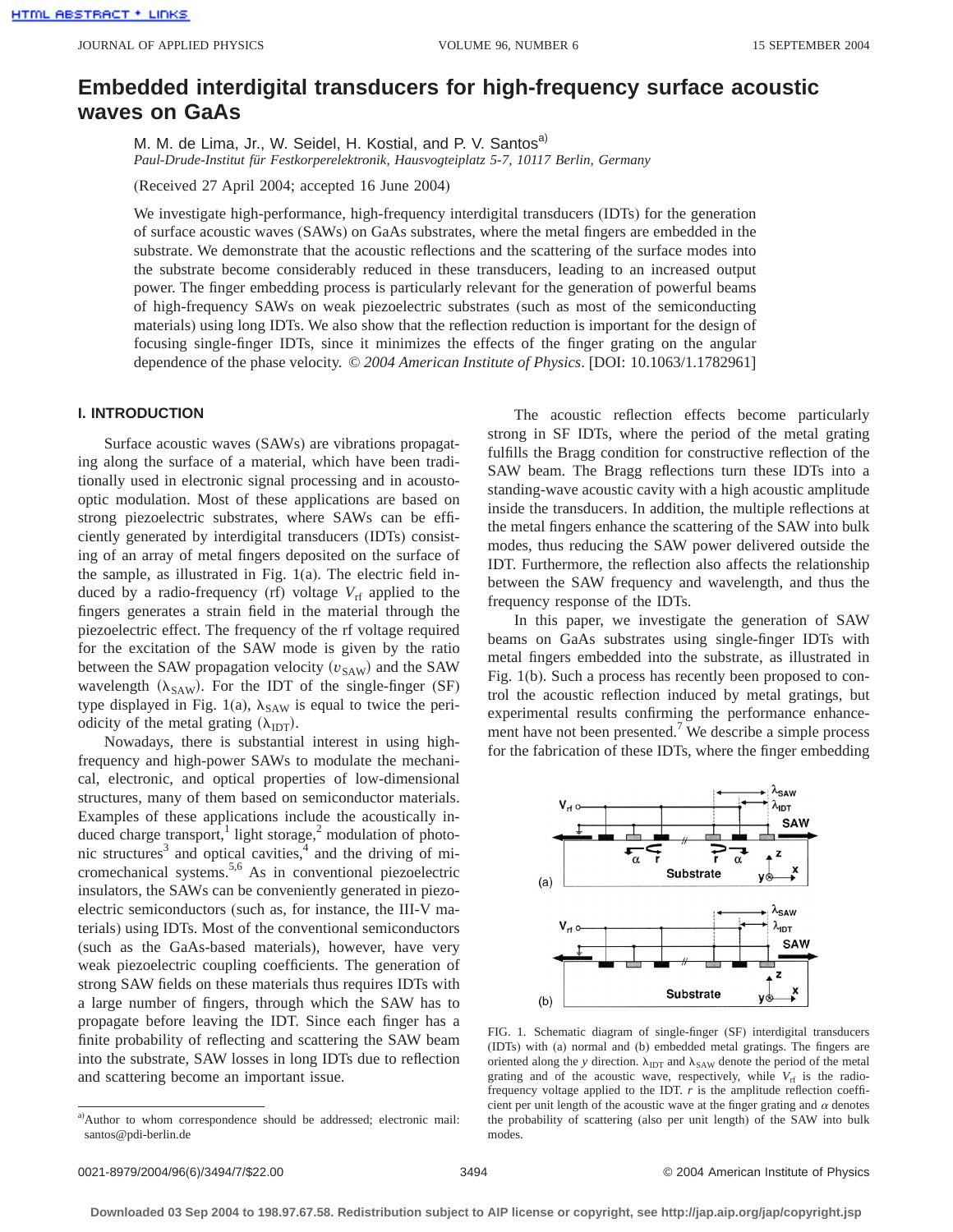is achieved by an etching step prior to the deposition of the IDT metal layer, which is fully compatible with the conventional SAW technology. By measuring the acoustic field within and outside the IDTs, we show that the embedding process considerably reduces the reflection at the fingers, in agreement with the predictions of Ref. 7. As a consequence, the output SAW power and the frequency bandwidth increases as compared with conventional single-finger IDTs. The embedding process is particularly important for the generation of high-frequency, high-power SAWs on GaAs, which require long IDTs. Finally, the reduced influence of the fingers on SAW propagation facilitates the design of focusing IDTs, which rely on a precise knowledge of the angular dependence of the SAW propagation velocity. In fact, we show that the performance of focusing IDTs with embedded-finger shapes calculated taking into account the acoustic anisotropy of the substrate is considerably higher than in unembedded control samples.

We start in Sec. II with a discussion of the effects of the metal finger grating on the propagation properties of SAWs based on calculations of the SAW dispersion relation using numerical methods. The procedure employed for the fabrication of embedded-finger IDTs is described in Sec. III. Section IV presents a detailed comparison of the performance of embedded-finger and normal IDTs. The main conclusions are summarized in Sec. V.

#### **II. SAW REFLECTION AT METAL GRATINGS**

#### **A. Reflection coefficient**

The effects of the SAW reflection caused by the fingers on the acoustic power *P* delivered by an IDT can be quantified by defining an amplitude reflection coefficient *r* per unit length, as is illustrated in Fig. 1. *P* also depends on the scattering of the surface mode into bulk ones upon reflection at the fingers, which is accounted for by the scattering probability per unit length  $\alpha$ . If  $L_{\text{IDT}}$  denotes the length of the IDT, the acoustic power delivered by the device becomes

$$
P(L_{\text{IDT}}) \approx (gL_{\text{IDT}})^{2}[1 - (\alpha + r)L_{\text{IDT}}]
$$
  
for  $(\alpha + r)L_{\text{IDT}} \le 1$  (1)

$$
\approx \frac{g^2[1 - e^{-(\alpha + r)L_{\text{IDT}}}]^2}{(\alpha + r)^2} \quad \text{for } (\alpha + r)L_{\text{IDT}} \gg 1,
$$
 (2)

where *g* denotes the SAW generation rate per unit length of the IDT. Equation (1) indicates that reflection effects become significant, when  $L<sub>IDT</sub>$  is comparable to the effective scattering length  $L_{\text{eff}}=1/(\alpha+r)$ . Equation (2) expresses the fact that in a long IDT only a section of maximum length *L*<sub>eff</sub> contributes to  $P(L_{\text{IDT}})$ , delivering an acoustic power  $P_{\text{max}}=[gL_{\text{eff}}]^2$ . The acoustic power produced by the remaining sections is lost through scattering into bulk modes.

Two approaches have been proposed to reduce the losses caused by acoustic reflections within the IDT. In the first and the most straightforward one, the acoustic mismatch between the metal-free and the metal-covered regions is reduced by an appropriate selection of the metal acoustic properties. The mismatch can normally be minimized by using a low-density metal for the fingers, so as to reduce the mass loading effect. As an example, IDTs on GaAs substrates with aluminum fingers exhibit lower reflection levels than similar devices employing fingers out of gold, which has a much higher mass density.

In the second approach, the geometry of the metal fingers within a SAW period is designed in such a way as to induce a destructive interference of the beams reflected at successive fingers.<sup>8</sup> This approach normally requires more than two fingers per SAW wavelength as well as a precise control of the finger width and finger separation. A wellknown example is the split-finger configuration, where the metal grating is changed into a second-order one at the SAW wavelength by doubling the number of fingers per period. For the same operation frequency, however, this approach requires finger widths considerably smaller than those for SF IDTs. The reduced feature size is a serious constraint for the lithographic techniques employed for the fabrication of highfrequency IDTs.

The procedure investigated here [see Fig. 1(b)] follows the first of these approaches, where the acoustic mismatch is reduced by embedding the fingers into the substrate.<sup>7</sup> The reflection of surface waves due to the presence of metallic stripes has been described using simple models based on the elastic properties<sup>9</sup> and on the charge distribution in the metallic stripe. $^{10}$  In the following section, we present calculations of the dispersion relation for surface elastic modes in conventional and in embedded-finger SF IDTs performed by taking advantage of the periodicity of the fingers. In this approach, the SAW reflection coefficient is estimated from the width of the stop band introduced by the Bragg reflection on the finger grating.

# **B. Dispersion relation for SAWs**

The acoustic reflection at the interface between two isotropic layers is governed by the difference in acoustic impedances  $Z_i = \rho_i v_i = \sqrt{\rho_i c_i}$  between the two materials (denoted by the subscript  $i=1, 2$ ).<sup>11</sup> Here,  $\rho_i$ ,  $c_i$ , and  $v_i$  denote the density, the elastic constant, and the acoustic velocity, respectively. *Zi* plays for acoustic waves a role analogous to the refractive index for optic waves. In a periodic structure composed of two layers per period, the dispersion relation for elastic waves can be represented within a mini-Brillouin zone with wave vectors *k* in the range  $-\pi/\lambda_{\text{IDT}} < k < \pi/\lambda_{\text{IDT}}$ , where  $\lambda_{\text{IDT}}$  denotes the period. Constructive Bragg reflection at the interface between the layers creates stop bands at the boundary of the mini-Brillouin zone (i.e., for a wave vector *k*  $=\pi/\lambda_{\text{IDT}}$  and center frequency  $\omega_c \approx \bar{v}k$ ). Here,  $\bar{v}$  denotes the average acoustic velocity. The width  $\Delta\omega$  of the stop band and the acoustic reflection per period  $r\lambda_{\text{IDT}}$  within the stop band are determined by the ratio  $F = Z_1 / Z_2$  between the acoustic impedances of the two layers. For *F* close to 1, it can be shown that the relative ratio  $\Delta \omega / \omega_c$  becomes  $\Delta \omega / \omega_c \approx (1$  $-F$  $/(1+F)$ . The reflection coefficient within the stop band depends on frequency and reaches its maximum value at  $\omega_c$ . In the approximation  $F \approx 1$ , the SAW reflection coefficient at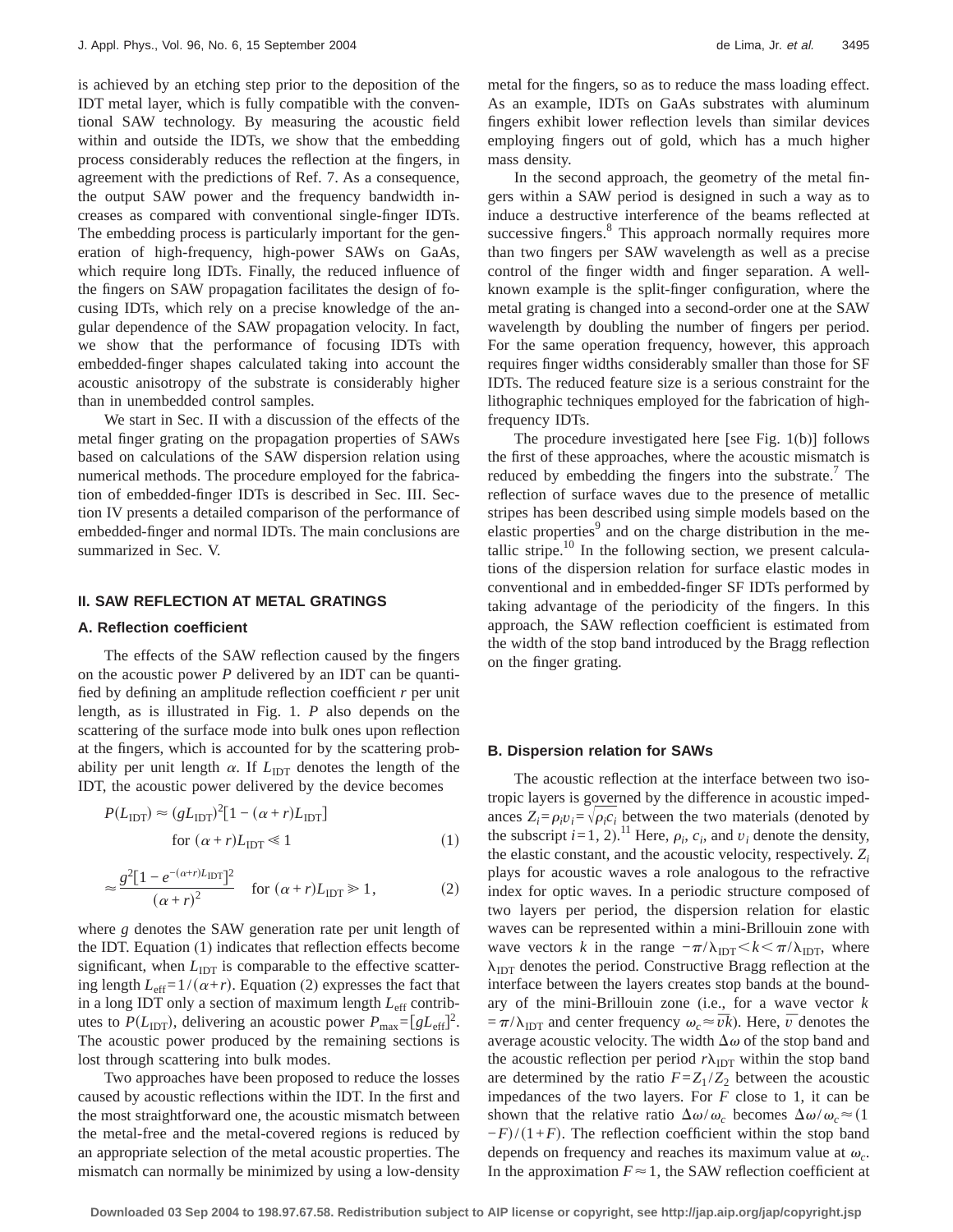the fingers is given simply by  $|1-F|\lambda_{\text{IDT}}$ . These approximations will be used below to estimate the reflection coefficients of SAW on metal gratings.

The concepts presented in the previous paragraph apply, strictly speaking, only for periodic one-dimensional layer structures. They can, however, be extended to SAWs propagating on a substrate covered by a metal grating, such as the SF IDT of Fig. 1. The two layers are replaced, in this case, by the regions of the IDT without and with the metallization. The effective acoustic impedance  $Z_{\text{eff}}$  depends now on the elastic constants and densities of the layers and on the depth distribution of the SAW acoustic field. The SAW mode excited by the IDTs has a wave vector  $k_{SAW} = 2\pi/\lambda_{SAW}$  $=\pi/\lambda_{\text{IDT}}$  corresponding to the boundary of the mini-Brillouin zone. This mode is thus expected to undergo strong Bragg reflections at the metal grating.

In order to quantify the reflection effects, we performed numerical calculations of the SAW dispersion in the metal gratings. The calculations were carried out in two steps, as described in the Appendix of Ref. 6. First, the differential equation for the propagation of acoustic modes was solved for a specific angular frequency  $\omega_{\text{SAW}}$  and wave vector  $k_{SAW}$ .<sup>11</sup> We then sought for solutions satisfying the mechanical and electrical boundary conditions at the surface. In order to take into account the effects of the metal gratings on the SAW excitation, one has to include the spatial variation of materials parameters (such as the elastic constants, mass density, as well as the piezoelectric and dielectric tensors) along the depth and along the SAW propagation direction. For this purpose, we followed the procedure outlined in Refs. 12 and 13, which expresses these parameters in terms of a Fourier series with the number of terms truncated to  $n<sub>G</sub>$ . In general, the  $n<sub>G</sub>$  required to reproduce the material parameters in the grating region increases with the thickness  $d_m$  of the metal fingers. For  $d_m < 10\%$  of  $\lambda_{SAW}$ , we verified that the frequency of the surface eigenmodes do not change significantly for  $n_G$ >17. The results presented here were obtained using  $n_G = 25$ .

The open symbols in Fig. 2 display the dispersion relation for surface modes propagating along  $\langle 110 \rangle$  directions of a (001) GaAs surface covered by the Al metal grating of a conventional SF IDT [see Fig.  $1(a)$ ]. Al was used in the calculations since it is a metal commonly used for IDT metallization. The thickness  $d_m$  of the Al finger was assumed to be 10% of the SAW wavelength. This relatively large thickness was chosen in order to emphasize the reflection effects on SAW propagation. The material constants for GaAs and Al were extracted from Refs.14 and 15, respectively. The vertical scale in the figure is normalized to the frequency  $\omega_{\text{GaAs}}$  of the mode with wave vector  $k_{\text{SAW}}/2$  on the bare GaAs substrate with  $v_{\text{GaAs}} = 2866 \text{ m/s}.$ 

The IDT grating opens a stop band of relative width  $\Delta\omega/\omega_c$ =0.05 in the SAW dispersion (see Fig. 2). From the latter, we estimate an impedance ratio  $F=(1-\Delta\omega/\omega_c)/(1$  $+\Delta\omega/\omega_c$   $\approx$  0.9 and a maximum reflection coefficient per grating period  $r|_{\text{max}}\lambda_{\text{IDT}} = |1 - F| \approx 0.08$ . According to Eq. (2), the strong reflection coefficient thus limits the number of periods contributing to the launched SAW mode to  $L_{\text{eff}}$ =13.



FIG. 2. Dispersion relation of SAW modes propagating on normal (open symbols) and embedded (solid symbols) aluminum gratings on GaAs for wave vectors *k* close to the boundary  $k = \pi/\lambda_{\text{IDT}}$  of the mini-Brillouin zone, where  $\lambda_{\text{IDT}}$  denotes the grating period. The thickness of the Al film corresponds to 10% of the SAW wavelength. The angular frequencies are normalized to the average frequency of the stop-band  $\omega_{\text{GaAs}} = \pi v_{\text{GaAs}} / \lambda_{\text{IDT}}$ , where  $v_{GaAs} = 2866$  m/s denotes the SAW velocity on the bare substrate. The modes indicated by an upper triangle  $(\triangle)$  have nonvanishing strain components  $u_{xx}$  and  $u_{zz}$ , where **u** denotes the SAW displacement field and the coordinate system is defined in Fig. 1. The modes indicated by down triangles  $(\nabla)$  are pure shear modes polarized in the *xz* plane (i.e., only  $u_{xz}$  $\neq$  0).

Furthermore, the dispersion bends considerably close to the edge of the mini-Brillouin zone leading to modes with vanishing group velocities at  $k = \pi/\lambda_{\text{IDT}}$ .

The reduction of the acoustic reflection arising from the finger embedding becomes clear when similar calculations are performed for gratings buried into the substrate. The solid symbols in Fig. 2 show the dispersion relation for an embedded grating with the same metal thickness and dimensions as the one described above. The relative width of the stop band reduces to  $\Delta\omega/\omega_c$ =0.016, leading to a maximum reflection coefficient  $r|_{\text{max}}\lambda_{\text{IDT}} \approx 0.04$  per period, which is considerably smaller than in the previous case. Note, in addition, that the flattening of the SAW dispersion near the stop band is much less pronounced than in the previous one.

The dependence of the stop band width on metallization thickness is displayed in Fig. 3. Note again that the splitting  $\Delta \omega = \omega^+ - \omega^-$  between the modes  $\omega^+$  and  $\omega^-$  defining the stop band is considerably smaller in IDTs with embedded fingers. The small splitting is partially attributed to the vanishing



FIG. 3. Dependence of the frequency of the SAW modes  $\omega^+$  and  $\omega^-$  defining the stop band of SF IDT gratings on the thickness  $d_m$  of the Al metallization. The open and solid symbols correspond to normal and embedded gratings, respectively. The frequencies are normalized to that of the mode with wave vector  $\pi/\lambda_{\text{IDT}}$  on the bare GaAs substrate. The symmetry of the modes is described in the caption of Fig. 2.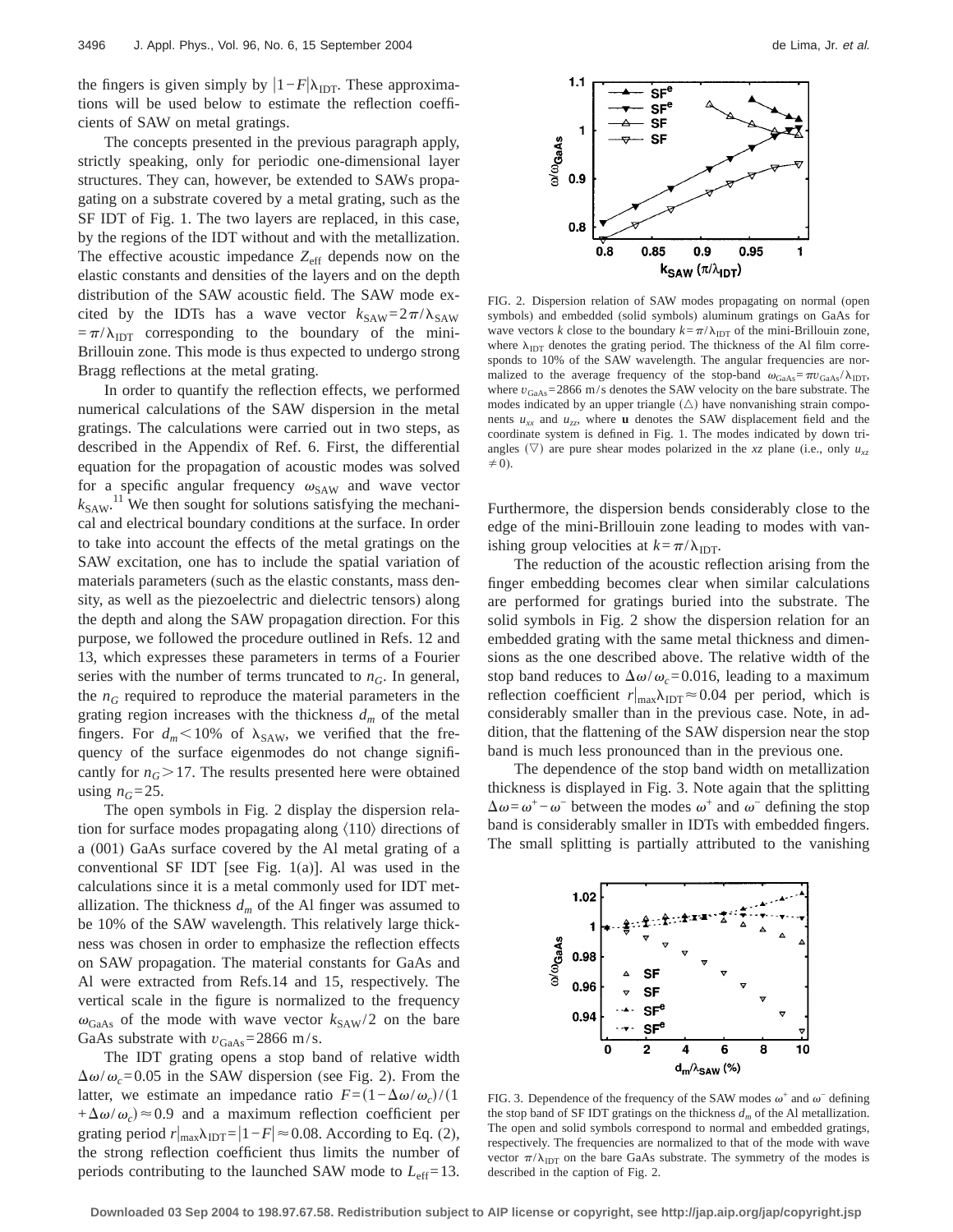

FIG. 4. Process steps for the fabrication of IDTs with embedded fingers: (a) photoresist (1) deposited on the surface of the substrate (3) for the definition of the metal finger areas (2) using photolithography; (b) development of the photoresist; (c) etching of the substrate; (d) deposition of the metal film (4); and (e) liftoff process to remove the excess metal.

stop band width for  $d_m/\lambda_{SAW} \approx 6\%$ . These results indicate that the finger reflection coefficient remains small in embedded SF IDTs over a wide range of metallization thicknesses (up to more than 6% of  $\lambda_{SAW}$ ).

A SAW Rayleigh propagating along a  $\langle 110 \rangle$  direction of the (001) GaAs substrate surface has nonvanishing strain components  $u_{xx} = \partial u_x / \partial x$  and  $u_{zz} = \partial u_x / \partial x$ , and  $u_{xz} = \frac{1}{2} (\partial u_x / \partial z)$  $+\partial u_z/\partial x \neq 0$ . In these expressions, **u** denotes the SAW displacement field, and the coordinate system  $(x, y, z)$  is defined in Fig. 1. The elastic eigenmodes generated by a SF IDT of infinite length, in contrast, are standing waves with a wave vector  $k_{SAW} = k_{IDT}/2$  exactly at the boundary of the mini-Brillouin zone (cf. Fig. 2). The modes indicated by an upper triangle  $(\triangle)$  in Figs. 2 and 3 have nonvanishing strain components  $u_{xx}$  and  $u_{zz}$  and negligible  $u_{xz}$ . The ones indicated by the down triangles  $(\nabla)$ , in contrast, are almost pure shear modes polarized in the *xz* plane (i.e., only  $u_{xz} \neq 0$ ). The grating thus splits the acoustic eigenmodes at the boundary of the Brillouin zone into a pure shear and a shearless wave. The SAW leaving the IDT is a linear combination of these modes: it is an evanescent wave within the IDT with a frequency lying within the stop band. Finally, the two zoneboundary modes cross for  $d_m/\lambda_{\text{SAW}} \approx 6\%$ , leading to a vanishing stop band width at this metallization coverage.

### **III. EXPERIMENTAL DETAILS**

The IDTs with embedded fingers investigated here launch Rayleigh waves propagating along the [110] direction of the GaAs (001) surface. They were fabricated on GaAs substrates following the procedure illustrated in Fig. 4, which involves five steps.

(a) Coating of the substrate (indicated by the number 2 in Fig. 4) with a positive photoresist (1) and subsequent definition of the metal finger areas (2) on the resist by photolithography.



FIG. 5. Scanning electron micrograph of Al embedded fingers on a GaAs substrate.

- (b) Development of the resist to expose the substrate areas underlying the metal.
- (c) Etching of the finger areas using a  $Cl_2+N_2$  plasmaetching process. The total pressure in the plasmaetching chamber was set to 2 Pa using flows of 1 and 20 SCCM for  $Cl_2$  and  $N_2$ , respectively. The excitation power used to generate the plasma was 50 W with a bias voltage of 136 V. The nominal depth of the etching grooves was chosen to be equal to the thickness of the metallization layer ( $\approx 60$  nm).
- (d) Deposition of the metal film (4) consisting of a Ti/Al/Ti multilayer with thicknesses of 10, 40, and 10 nm, respectively.
- (e) Removal of the excess metal through a liftoff process.

Figure 5 displays the cross section of an embedded finger produced using the fabrication process described above. The highly directional plasma etching creates well-defined etch grooves with depth corresponding almost exactly to the thickness of the metallization film. In the fabrication, it is important to avoid the formation of grooves at the lateral interface between the embedded metal and the substrate, which efficiently scatter surface modes.

In order to evaluate the performance of the embeddedfinger concept, two sets of conventional and embeddedfinger IDTs (displayed in Table I) were fabricated with aluminum metal fingers of width and interspacing equal to 0.7  $\mu$ m Set 1 consists of double-finger (DF)—sometimes called also split-finger—IDTs designed for an operation at  $\lambda_{SAW}$ =5.6  $\mu$ m and frequency  $f_{SAW}$ =510 MHz. Set 2 is composed of single-finger IDTs for the generation of SAWs with  $\lambda_{\text{SAW}}$ =2.8  $\mu$ m (operation frequency of  $\approx$ 1.02 GHz). Each set includes a linear IDT (indicated by the subscript L) and two focusing IDTs with aperture angles  $\phi$  of 0.1 and 0.2 rad (denoted by the subscripts 1 and 2, respectively).<sup>16</sup> In the focusing devices, the fingers are curved in order to produce a converging SAW beam. Further details about the focusing IDTs can be found in Ref. 16

# **IV. RESULTS**

#### **A. Electrical characteristics**

The difference between IDTs with normal and embedded gratings becomes evident in their electric response. Figure 6 compares the rf reflection coefficient *s*<sup>11</sup> of embedded-finger  $[SF_L^e, (a)]$  and conventional  $[SF_L, (b)]$  IDTs, as determined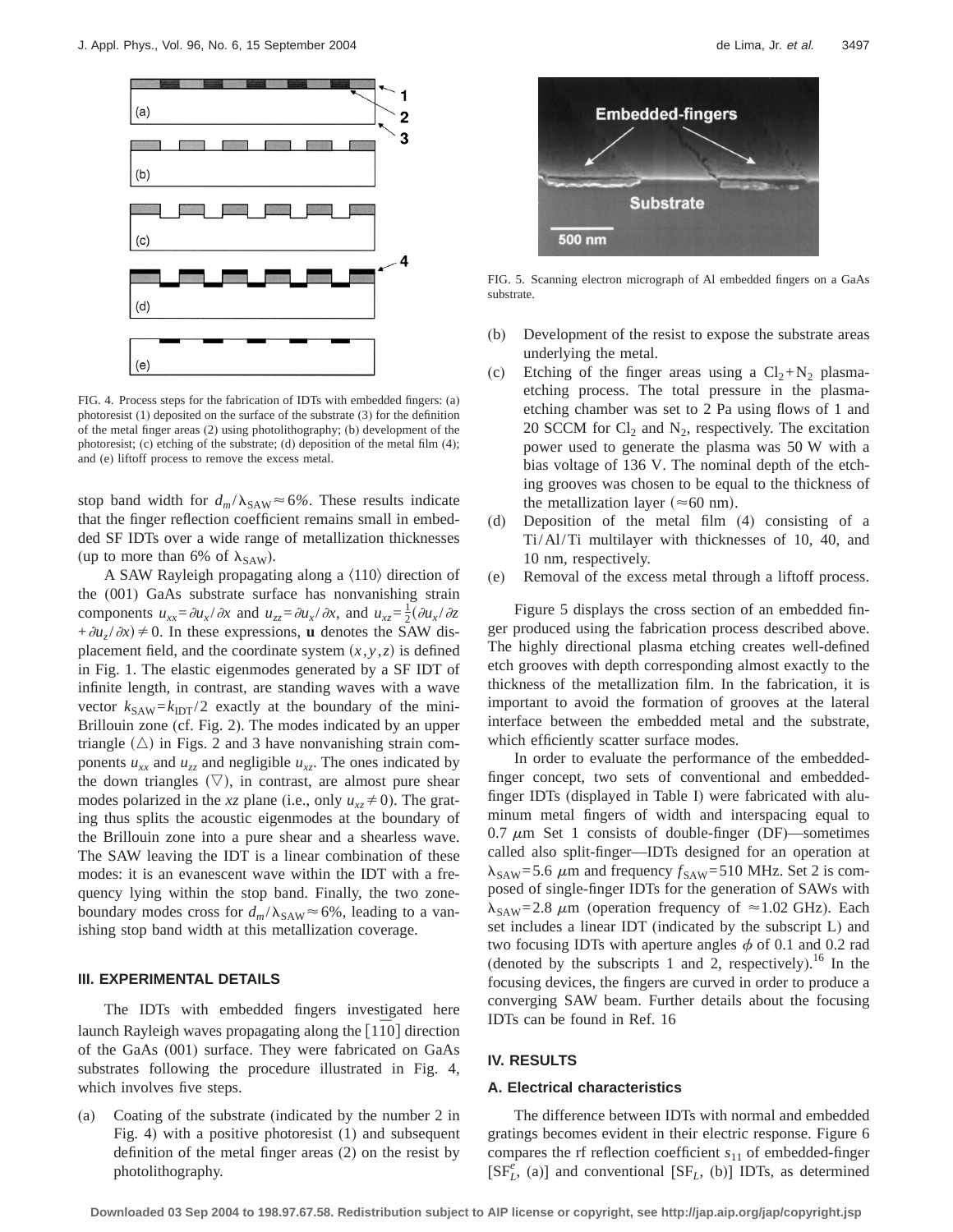TABLE I. Depth of the electrical reflection coefficient  $(\Delta |s_{11}|^2)$ , electric efficiency  $(\eta_{el})$ , and acoustic conversion ratio  $(\xi_n)$  for normal- and embedded-finger (e) IDTs. The IDT labels DF and SF indicate split- and single-finger structures, the subscripts *L*, and 1 and 2 denote linear IDTs and focusing IDTs with aperture angles  $\phi$  of 0.1 and 0.2 rad, respectively.

|                                     | <b>IDT</b>      | $\Delta  s_{11} ^2$ | $\Delta  s_{11} ^2$ (e) | $\eta_{\rm el}$ | $\eta_{\rm el}$ (e) | $\xi_{p}$ | $\xi_p$ (e) |
|-------------------------------------|-----------------|---------------------|-------------------------|-----------------|---------------------|-----------|-------------|
| Set 1 with:                         | DF <sub>I</sub> | $0.34 \pm 0.02$     | $0.30 \pm 0.02$         | $0.57 + 0.07$   | $0.28 \pm 0.01$     | 580       | $\cdots$    |
| $\lambda_{\text{SAW}}$ =5.6 $\mu$ m | $DF_1$          | $0.23 \pm 0.02$     | $0.23 \pm 0.02$         | $\cdots$        | $\cdots$            | 460       | $\cdots$    |
| $f_{SAW} = 510 \text{ MHz}$         | DF <sub>2</sub> | $0.23 \pm 0.02$     | $0.19 \pm 0.02$         | .               | $\cdots$            | 450       | .           |
| Set 2 with:                         | SF <sub>L</sub> | $0.73 + 0.02$       | $0.38 + 0.02$           | $0.030 + 0.002$ | $0.4 + 0.1$         | 170       | 900         |
| $\lambda_{\text{SAW}} = 2.8 \mu m$  | SF <sub>1</sub> | $0.60 \pm 0.02$     | $0.26 \pm 0.02$         | .               | .                   | 25        | 580         |
| $f_{\text{SAW}}$ =1.02 GHz          | SF <sub>2</sub> | $0.19 \pm 0.02$     | $0.10 \pm 0.02$         | .               | .                   | 31        | 360         |

using a microwave network analyzer. The frequency response  $I(\omega)$  of a conventional IDT is given by  $I(\omega)$  $\sim [\sin(x)/x]^2$ , with  $x = L_{\text{IDT}} \pi/v_G$ , where  $v_G = \frac{\partial \omega_{\text{SAW}}}{\partial k}$  denotes the SAW group velocity at the resonance frequency.<sup>17</sup> The width of the resonance band of an IDT, defined as the frequency difference between the zeros of the  $\sin(x)/x$  function, can be expressed as

$$
\Delta \omega_{\text{SAW}} = \frac{2\pi}{L_{\text{IDT}}} v_G. \tag{3}
$$

For single-finger IDTs,  $k_{SAW}$  is located at the edges of the Brillouin zone, where, according to Fig. 2,  $v_G$  decreases with increasing width of the stop bands, thus leading to a sharper resonance than in nonembedded IDTs.

The frequency response of the IDTs with embedded fingers show, in addition to the main resonance, a lower frequency side mode indicated by the arrows in Fig. 6. One is tempted to associate the main and side minima with the two modes defining the stop band (cf. Fig. 2). The separation between these modes, however, is approximately twice as large as the calculated stop-band width. In addition, by comparing embedded IDTs with different etch depths (and similar metallization thicknesses), we conclude that this frequency difference decreases with the stop-band width. We attributed the side mode to a secondary maximum of the  $[\sin(x)/x]^2$  function, which is separated from the main one by a splitting  $\Delta \omega_{\text{SAW}}^* = (3\pi/L_{\text{IDT}})v_G$ . In the case of SF<sup>e</sup><sub>L</sub> IDTs, in which the dispersion does not significantly deviate from a



FIG. 6. rf reflection coefficient  $s_{11}$  of IDTs  $SF_{L}^{e}$  (a) and  $SF_{L}$  (b) determined using a network analyzer. The arrows indicate the first-order mode for each case.

linear one,  $v_G \sim v_{\text{SAW}}$ , leading to  $\Delta \omega_{\text{SAW}}^*/(2\pi)$  = 7.5 MHz for  $L_{\text{IDT}}$ =560  $\mu$ M. This value is very close to the measured splitting of  $\Delta \omega_{\text{SAW}}^*/(2\pi) = 7.3 \text{ MHz}$  in Fig. 6(a). Furthermore,  $\Delta \omega_{SAW}^*/(2\pi)$  = 2.5 MHz is much smaller for SF<sub>L</sub> IDTs, where the  $v_G$  is reduced due to the wider stop band. Finally, we note that the side mode in nonetched IDTs is weaker and, in contrast with IDTs with embedded fingers, located on the high-frequency side of the main resonance. This behavior is probably associated with the different symmetries of the modes at the lower and higher frequency branches defining the stop band, as already discussed in connection with Fig. 2.

Table I compares, for the different transducer types, the depth of the electrical reflection coefficient  $\Delta |s_{11}|^2 = [s_{11}^{\text{(res)}}]^2$  $-\left[s_{11}^{(off)}\right]^2$ , where  $s_{11}^{(res)}$  and  $s_{11}^{(off)}$  denote the rf scattering reflection coefficient for the zero-order mode at the resonant frequency and off-resonance, respectively.  $\Delta |s_{11}|^2$  corresponds to the fraction of the rf power applied to the IDT that is converted into acoustic modes. The differences in  $\Delta |s_{11}|^2$  reflect the dependence of the electroacoustic coupling coefficients on the IDT geometry. As expected, the embedded gratings almost do not affect the  $\Delta |s_{11}|^2$  parameter of DF IDTs. These transducers are characterized by a low SAW reflection coefficient, since Bragg reflection in this configuration is a second-order effect. For the SF structures, in contrast,  $\Delta |s_{11}|^2$ decreases for the embedded fingers due to the strong reduction in the SAW reflection.

In spite of the smaller  $\Delta |s_{11}|^2$ , the reduced finger reflection also leads to a higher acoustic power outside the IDTs, a feature that can be verified by measuring the electrical transmission of a two-port delay line. In the absence of acoustic losses, the forward transmission scattering coefficient  $s_{12}$  is related to the reflection coefficients  $(s_{11}$  and  $s_{22})$  by the expression  $|s_{12}|^2 = \frac{1}{4} \Delta |s_{11}|^2 \Delta |s_{22}|^2$ , where the factor of 4 accounts for the bidirectionality of the IDTs. Table I also compares the electric efficiency  $\eta_{el} = 4|s_{12}|^2/(\Delta|s_{11}|^2 \Delta|s_{22}|^2)$  for different linear IDTs. The split-finger IDTs, in which no strong Bragg reflections are expected, have the highest  $\eta_{el}$ values (close to 0.6). The deviations of  $\eta_{el}$  from 1 in these IDTs is attributed to diffraction effects that spread the SAW beam and result in a deviation of its wave fronts from plane waves.  $\eta_{el}$  reduces by  $\approx$  50% in etched double-finger IDTs, probably due to inhomogeneities introduced by the etching process. The much smaller values of  $\eta_{el}$  in SF<sub>L</sub> IDTs dem-

**Downloaded 03 Sep 2004 to 198.97.67.58. Redistribution subject to AIP license or copyright, see http://jap.aip.org/jap/copyright.jsp**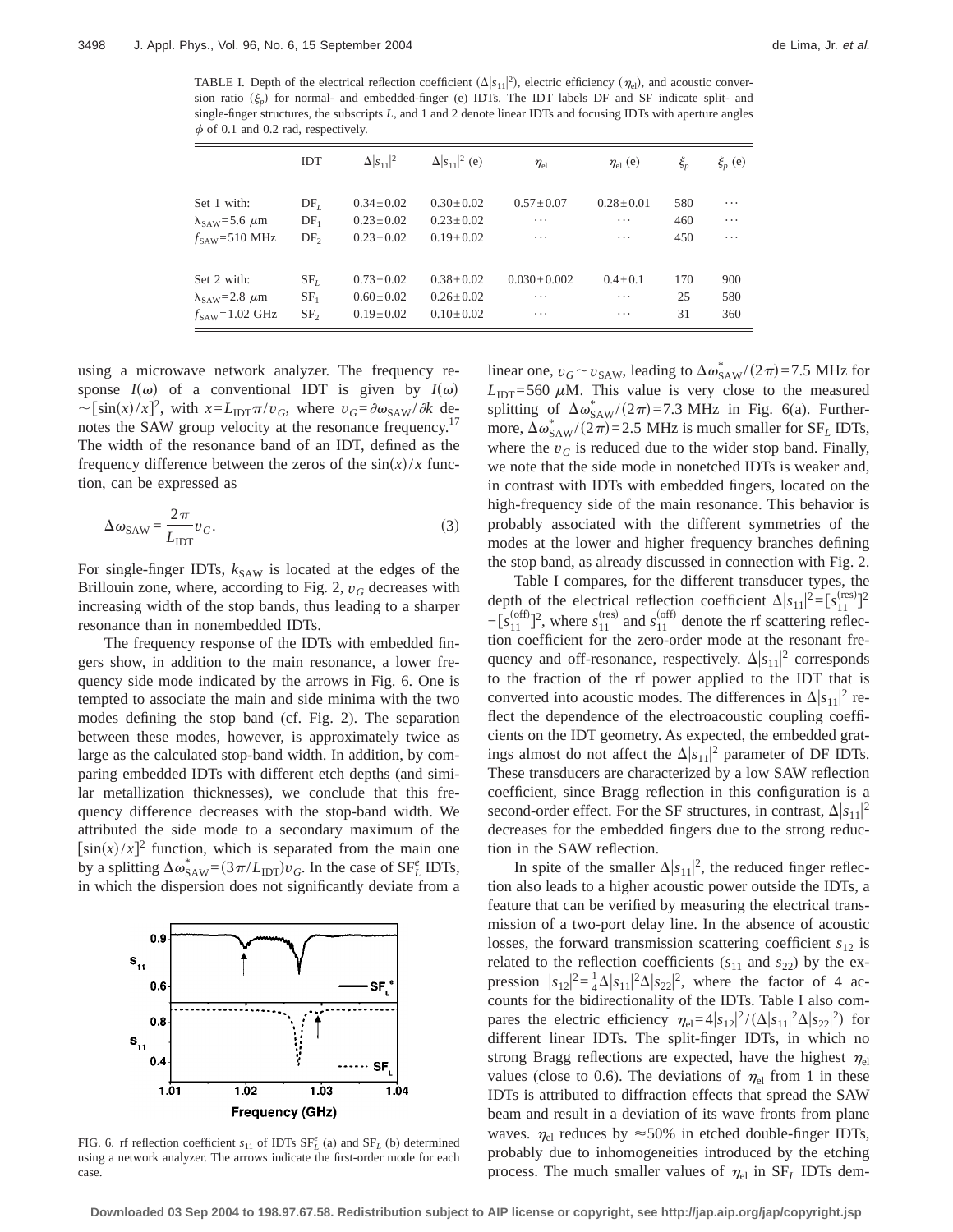

FIG. 7. Profiles of the squared vertical displacement  $\overline{u}_z^2$  along the IDT length  $(x$  direction) of the linear  $SF_L^e$  and  $SF_L$  IDTs determined by interferometry. The dot-dashed lines at  $x=0$  and  $200\lambda_{\text{SAW}}$  mark the edges of the IDTs.

onstrate that only a small fraction of the acoustic power generated by the emitting SF*<sup>L</sup>* IDT reaches its counterpart at the opposite side of the delay line. The remaining power is dissipated through conversion into bulk modes upon reflection at the finger grating. The embedding process, however, increases  $\eta_{el}$  of  $SF_L^e$  by more than one order of magnitude to values comparable to the one in the  $DF_L$  structures. The  $\eta_{el}$ data for  $SF<sup>e</sup><sub>L</sub>$  IDT displayed in Table I were obtained from measurements on 18 delay lines from four different wafers etched in distinct runs, thus attesting the reproducibility of the embedding process.

## **B. Spatial distribution of the SAW fields**

The acoustic fields generated by the IDTs were probed using a microscopic Michelson interferometer to measure the vertical displacements induced by the SAW. The interferometer uses a single-mode laser source with a wavelength of 532 nm, which is focused to an  $\approx$ 1  $\mu$ m wide spot on the sample surface using a  $50\times$  objective. The laser spot can be scanned over the sample surface in order to measure spatially resolved profiles of the SAW amplitude. The output of the interferometer is detected by a fast photodiode (frequency response of 2 GHz). The amplitude of the diode signal, measured using a spectrum analyzer, is proportional to the square of the surface displacement field averaged in time  $\overline{u_z^2}$  and, thus, to the local acoustic power density.

The superior performance of the IDTs with embedded fingers is demonstrated in Fig. 7, which compares  $\overline{u_z^2}$  profiles measured along the length (*x* direction, as defined in Fig. 1) of the  $SF_L$  and  $SF_L^e$  IDTs. Both profiles were recorded by exciting the IDTs with the same nominal rf power  $P_{\text{rf}}$  $=20$  mW. Although the SF<sub>L</sub><sup>e</sup> IDT possess a much smaller  $\Delta |s_{11}|^2$ , the acoustic power delivered outside it (i.e., for  $x < 0$ and  $x > 200 \mu m$ ) is higher than in the case of  $SF<sub>L</sub> IDT$ . In the latter, most of the generated acoustic power is dissipated within the IDT. This result can be explained by the strong Bragg reflections at the metal grating for SF*L*, which turns this IDT into a standing wave cavity for the SAW beam with a high acoustic amplitude inside the transducer. In fact, the acoustic intensity  $\overline{u_z^2}$  measured at the center of the finger area of these transducers is  $\approx$  20 times larger than at the output (see Fig. 7). The multiple reflections also increase the scattering of the SAW into bulk modes, thus reducing  $\overline{u_z^2}$  outside

the IDT. The reflection effects are considerably reduced when the metal grating is embedded into the substrate  $(SF_L^e)$ IDT). The ratio between the  $\overline{u_z^2}$  values in the middle and outside these IDTs reduce to  $\approx$ 3.

In both types of IDTs in Fig. 7,  $\overline{u_z^2}$  decays exponentially towards the edges of the IDTs. The solid line are fits according to Eq. (2), which yield decay lengths  $L_{\text{dec}}$  of  $\approx 30\lambda_{\text{SAW}}$ and  $70\lambda_{SAW}$  for IDTs with normal and embedded fingers, respectively. Using the simple model of Sec. II B, we estimate using  $d_m/\lambda_{SAW} = 2.1\%$  a lower limit for  $L_{eff}$  equal to  $9\lambda_{SAW}$  for the normal SF IDT. A more realistic estimation can be obtained using the model outlined in Ref. 9. Using particle velocities  $v_x = 2.15$  m/s and  $v_z = 3.35$  m/s (keeping the coordinate notation defined in Fig. 1) calculated employing the simulation procedure described in Ref. 6 for an acoustic power density of 100 W/m, this model yields *L*eff  $=23\lambda_{SAW}$ . This value compares well with the measured decay length for the SF IDT in Fig. 7.

#### **C. Focusing performance**

The acoustic SAW power delivered by the IDT can be determined by integrating the squared vertical displacement field  $\overline{u}_z^2(y)$  determined by interferometry across the beam width (*y* direction). We use this fact to determine the acoustic conversion ratio  $\xi_p$  (shown in Table I) defined as

$$
\xi_p = \frac{f_{\text{SAW}}}{1 \text{ GHz}} \frac{1}{\Delta |s_{11}|^2 P_{\text{rf}}} \int_{-\infty}^{\infty} \overline{u_z^2}(y) dy,\tag{4}
$$

where the integral along the beam cross section is determined from  $u_z$  measurements outside the IDT.  $\xi_p$  quantifies the ability of a transducer to convert the applied rf power into a propagating SAW mode outside it. The  $\Delta |s_{11}|^2$  factor corrects for the differences in the electric to acoustic conversion efficiencies arising from the different IDT geometries. The frequency ratio  $f_{SAW}/(1 \text{ GHz})$  was introduced in Eq. (4) in order to allow for the comparison of transducers with different operation frequency. This ratio takes into account the fact that for a fixed acoustic power density the squared amplitude of the SAW field is inversely proportional to the operation frequency.

The data for the linear IDTs show again the improvement in the conversion efficiency in IDTs with embedded fingers, which becomes comparable to those measured in DF IDTs. The performance of focusing IDTs is also considerably improved when the devices are fabricated with embedded gratings. As mentioned previously, these IDTs have curved fingers with a shape following curves of constant SAW group velocity.16 Due to the acoustic anisotropy inherent of crystalline materials, the design of focusing IDTs relies on the precise knowledge of the dependence of the SAW properties on the propagation direction.<sup>16</sup> In SF IDTs, the latter also depends sensitively on the dimensions of the metal grating (Fig. 2). Small fluctuations in the thickness or width of the fingers lead, therefore, to considerable variations in focusing performance. This effect adds to the losses induced by acoustic reflection at the fingers, leading to conversion ratios  $\xi_p$ considerably lower than for split-finger IDTs (see Table I). In contrast, when the IDT fingers are embedded into the sub